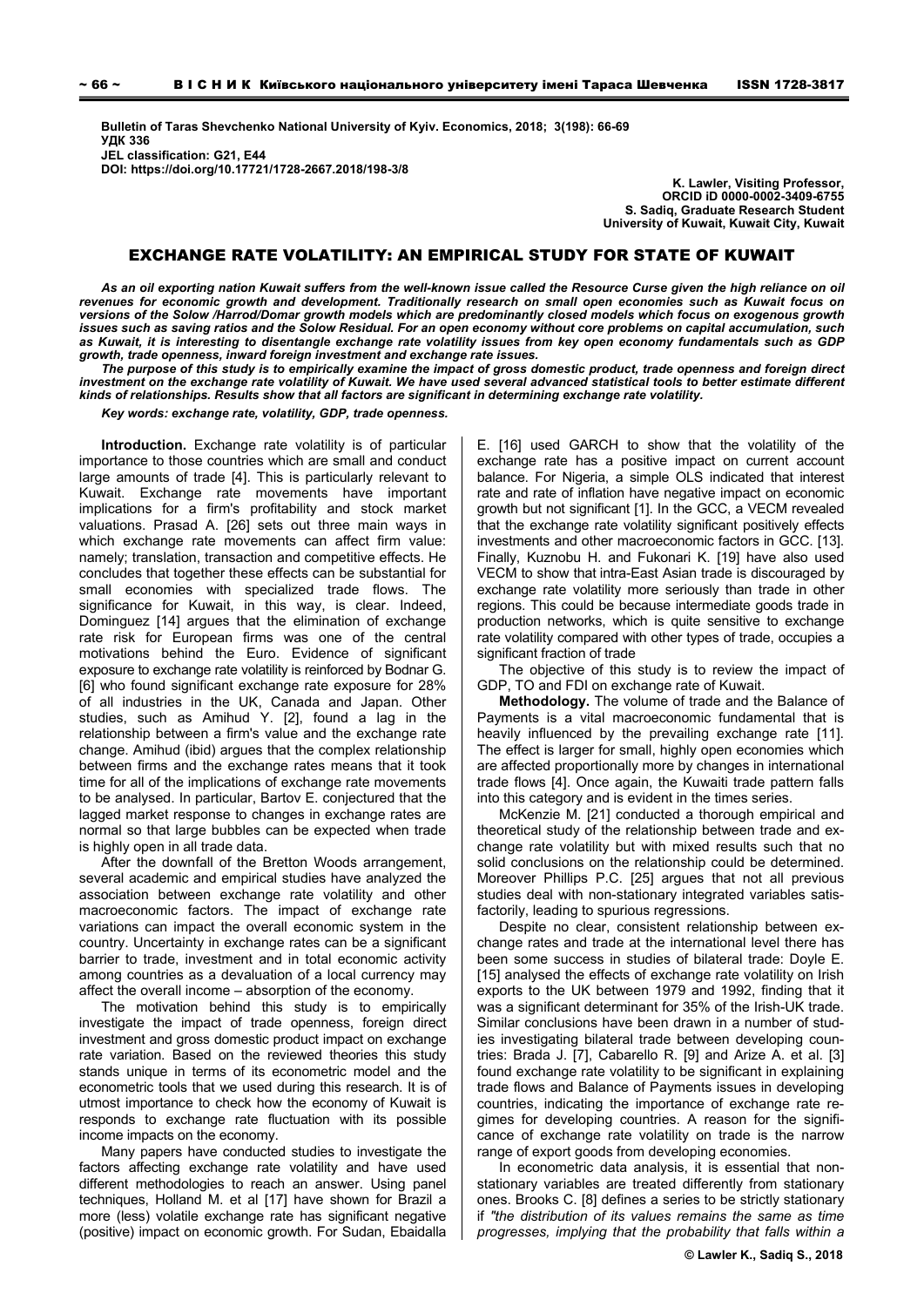*particular interval is the same now as at any time in the past or the future."* 

Early studies by Yule G. [27] discovered that the regression of a non-stationary time series on another may produce a spurious regression, meaning it is imperative to test the time series for stationarity before commencing econometric testing. The predominant test of stationarity is the unit root test, pioneered by Dickey D. and Fuller W. [12].

The methodology uses times series analyses based around unit root tests and co-integration techniques which seek establish long run relationships between key variables which directly link to economic theory. Essentially these techniques seek to avoid creating spurious regressions based on unrelated variables. Moreover, the analysis goes on to develop a short run VECM for short run elasticities which reveal consistently viable results. The approach here follows the literature and achieves similar findings for Kuwait as discussed above. The positive income/ price elasticity effects noticed for East Asia trade is revealed in this study too. The fundamental drivers of exchange volatility are linked to the core fundamentals in ways predicted by the pure theory of exchange rate determination. We have used several econometric tools to empirically investigate the impact of GDP, TO and FDI on exchange rate volatility of Kuwait. Study has used annual data from 1980 to 2015 obtained from World Development Indicators of World Bank. Based on existing literature we have used descriptive analysis to check the normality of data, augmented ADF for unit roots, Johansen cointegration used for long run relationship and VECM for short run relationship.

### *ER* =  $β_0 + β_1GDP + β_2TO + β_3FDI$

where; ER = Exchange rate GDP = Gross domestic product TO = Trade openness FDI = Foreign direct investment.

**Results.** The present study has used several statistical tools to analyze all possible linkage between exchange rate volatility and the other explanatory variables. To get optimal outcome from the data we have used normality testing followed by the augmented Dickey-Fuller unit root test. To identify any long run relationships, we have used the Johansen co-integration technique and used the vector error correction model (VECM) to test for short run relationships and the significance of the data.

Table 1 shows the results of the standard unit root test (\*significant at 5%). It clearly illustrates that, with the exception of TO, the majority of the variables are stationary at level.

| <b>Variables</b> | <b>Null Hypothesis</b> | Level I(0)   | <b>First Difference I(1)</b> |
|------------------|------------------------|--------------|------------------------------|
|                  |                        |              |                              |
| FR               | Stationary             | $-2,877635$  | $-5,472231*$                 |
|                  |                        | (0.0582)     | (0,0001)                     |
|                  |                        | $-0,371763$  | $-5,318762*$                 |
| <b>GDP</b>       | Stationary             | (0,9033)     | (0,0001)                     |
| TO               | Stationary             | $-3,549038*$ | -7.556895*                   |
|                  |                        | (0.0123)     | (0.0000)                     |
| <b>FDI</b>       |                        | $-2,194831$  | $-7.043599*$                 |
|                  | Stationary             | (0,2116)     | (0,0000)                     |

*Table* **1. Results of the Unit root test** 

Looking at the long run, table 2 shows the results of the Johansen co-integration test. used for long run relationships and VECM for the short run relationship.

| <b>Johansen Cointegration Test</b> |                         |                       |         |  |
|------------------------------------|-------------------------|-----------------------|---------|--|
| Hypothesis No of CE (s)            | <b>Trace Statistics</b> | <b>Critical Value</b> | P-Value |  |
| None                               | 51,765*                 | 47,856                | 0,02    |  |
| At Most 1                          | 25.345                  | 29.797                | 0.149   |  |
| At Most 2                          | 8.779                   | 15.497                | 0,386   |  |
| At Most 3                          | 0.061                   | 3.841                 | 0.803   |  |

| Table 2. Results of the Johansen Cointegration test |  |  |
|-----------------------------------------------------|--|--|
|-----------------------------------------------------|--|--|

There is one co-integration equation in the model and a long run relationship exists. Looking at the short run, table 3 shows the results VECM and it can be seen that all variables are significant.

|  |  |  | Table 3. Results of the VECM |  |
|--|--|--|------------------------------|--|
|--|--|--|------------------------------|--|

| <b>Long Run Variables</b> | <b>Coefficients</b> | t-values |
|---------------------------|---------------------|----------|
| חר≏                       | $-0.018$            | $-2.04$  |
| ה־                        | 2.28E-01            | 5.292    |
|                           | 3.90E-12            | 5.196    |

**Conclusion.** The objective of this study is to empirically examine the impact of Gross domestic product, Trade openness and Foreign Direct Investment on the exchange rate of Kuwait.

Several different empirical methods have been adopted in previous studies investigating volatility in exchange rate models. Many, including Meese R. [22, 23, 24] and Mark N. [20], used co-integration tests which had some strengths, especially since the Johansen (1992) paper improved the econometric methodology. However, this investigation developed a vector autoregressive model and included key variables like trade openness, foreign direct investment and GDP. This has not been developed for Kuwait before.

An Augmented Dickey-Fuller [12] (ADF) unit root tests were run to examine stationarity in the time-series sample. The first differences of the variables were taken to ensure that the variables are stationary. This investigation also conducted sub- tests using the model specified to isolate certain events. which could cause biased results. By isolating key periods of time, the investigation hopes to gain greater insight into the performance of the exchange rate model and the determinants of movements in Kuwait dinar exchange rate.

The ADF was then used, and the results showed that all variables under study are integrated at order one except for Trade Openness. The Johansen co-integration technique was used to examine long run relationships and it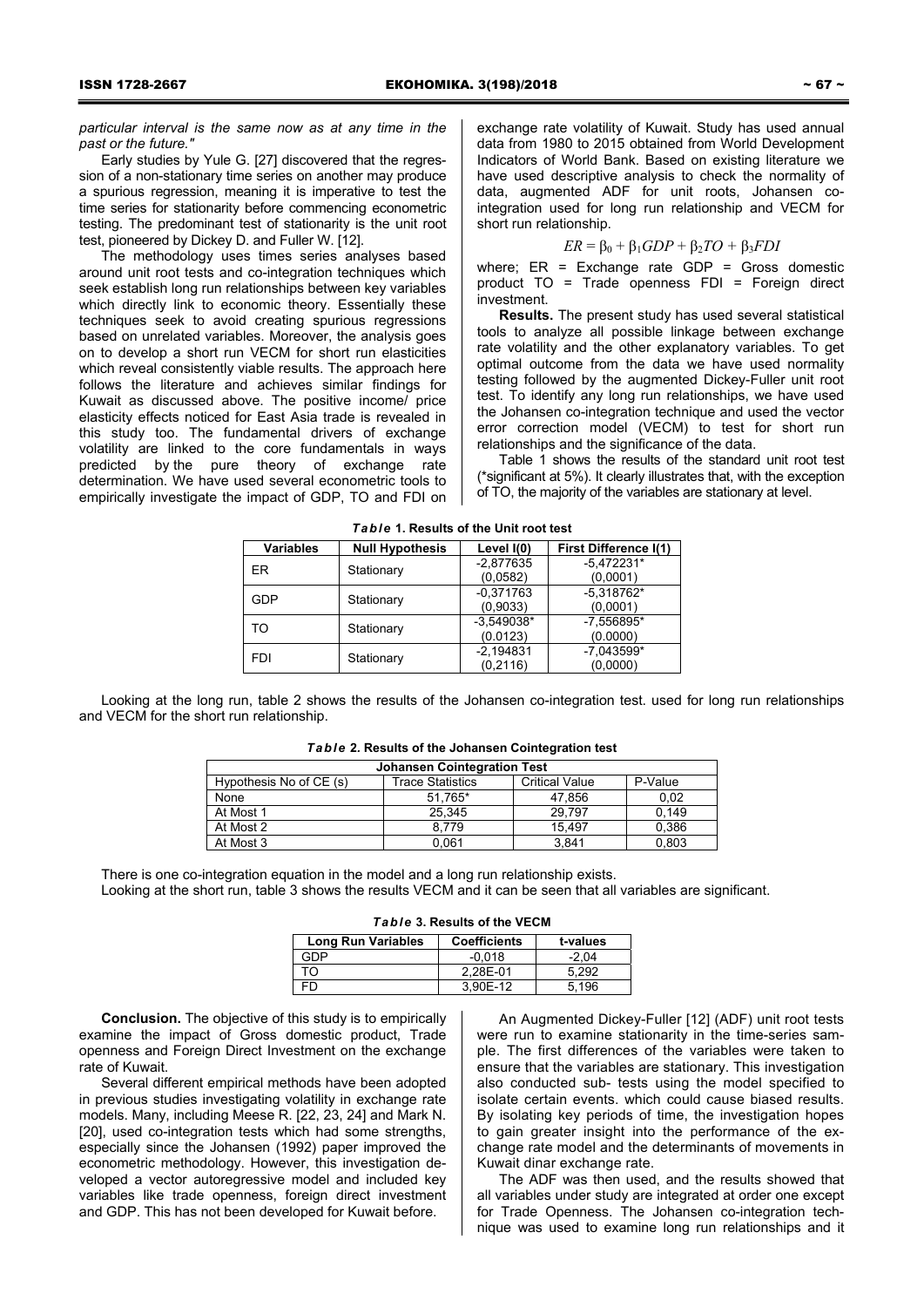shows that such a relationship exists. We have used the Vector Error Correction Model that produced significant results for all variables. Keeping in view all the results obtained, we can conclude that all factors are crucial to explain exchange fluctuation. However, our results indicate that Trade Openness is the most important variable that effect exchange rate at any stage. This is evident in the co integration of the vector which gives the pseudo elasticity for Gross domestic product, Trade openness and Foreign Direct Investment. The results show that if Kuwait increased. trade openness and attracted more foreign direct investment, exchange rate volatility would increase. The pure theory of exchange rate determination is in evidence in these results and could inform future policy initiatives. Policy makers are recommended to review FDI and TO as separate impact factors on the exchange rate and revisit the Kuwait policy stance. Future researchers could also consider other relevant factors like the current account balance in empirical studies.

As a small open economy Kuwait is subject to sudden changes in world prices of its exports. Long term this can cause serious terms of trade effects where the real exchange rate is dramatically affected. So paradoxically although exchange rate volatility is explained with the traditional pure theory paradigm, slight changes in the TO and FDI variables can cause asymmetrical effects with potentially large swings in the exchange rate. The VECM indicates this potential paradox and underlines that exchange rate issues in small open economies can have a huge impact on Balance of Payments positions even among oil exporters.

#### **References**

Adeniran, J. O., Yusuf, S. A. and Adeyemi, O. A., 2014. The Impact of Exchange Rate Fluctuation on the Nigerian Economic Growth: An Empirical Investigation. International Journal of Academic Research in Business and Social Sciences. Vol 4, No.8

2. Amihud, Y., 1994. Exchange rates and the valuation of equity shares. (pp.49-59) In T. Amihud and R.M. Levich, Exchange rates and corporate performance. New York: Irwin.

3. Arize, A. C, Osang, T., Slottje, D. J., 2000. "Exchange-Rate Volatility and Foreign Trade: Evidence from Thirteen LDC's", Journal of Business & Economic Statistics, Vol. 18, pp. 10-17.

4. Armstrong, H. W., Read, R., 1998. "Trade and Growth in Small States: The Impact of Global Trade Liberalisation", The World Economy, Vol. 21, pp. 563-585.

5. Bartov, E., Bodnar, G. M., 1994. "Firm valuation, earnings expectations, and the exchange-rate exposure effect", The Journal of Finance, Vol. 49, pp.1755–1785.

6. Bodnar, G., Gentry, W., 1993. "Exchange-rate exposure and industry characteristics: evidence from Canada, Japan and US', Journal of International Money and Finance, Vol.12, pp. 29– 45.

7. Brada, J. C., Mendez, J. A., 1988. 'Exchange Rate Risk, Exchange Rate Regime and the Volume of International Trade', Kyklos, Vol. 41, pp.263-280.

### **К. Лоулер, проф.,**

**С. Садік, здобувач Кувейтський університет, Кувейт, Кувейт** 

8. Brooks, C., 2002. Introductory Econometrics for Finance. Cambridge: Cambridge University Press.

9. Caballero, R. J., Corbo, V., 1989. 'The Effect of Real Exchange Rate Uncertainty on Exports: Empirical Evidence', The World Bank Economic Review, Vol. 3, pp. 263-278.

10. Campbell, J. Y., Clarida, R. H., 1987. 'The Dollar and Real Interest Rates: An empirical investigation', Carnegie-Rochester Conference Series on Public Policy, Vol. 27, pp. 103-140.

11. Chowdhury, A. R., 1993. 'Does Exchange Rate Volatility Depress Trade Flows? Evidence from error-correction models', The Review of Economics and Statistics, Vol. 75, pp. 700-706.

12. Dickey, D. A., Fuller, W. A., 1979. 'Distribution of Estimators for Time Series Regressions with a Unit Root', Jounral of the American Statistical Association, Vol. 74 , pp. 427-431.

13. Djirimu, M. A., Tombolotutu, A. D., Tuty. F. M., 2000. Exchange Rate Volatility Effect on Macroeconomic Fundamental in the GCC. Journal of Economics and Sustainable Development

14. Dominguez, K. M., Tesar, L. L., 2006. 'Exchange rate exposure', Journal of International Economics, Vol. 68, pp.188-218. 15. Doyle, E., 2001. 'Exchange rate volatility and Irish-UK trade, 1979-

1992', Applied Economics, Vol. 33, pp. 249-265. 16. Ebaidalla, E. M., 2013. Impact of Exchange Rate Volatality on

Macroeconomic Performance. Working Paper 789. The Economic Research Forum (ERF).

17. Holland, M., Vieira, V. F., da Silva, C. G., Bottecchia, L. C., 2008. Growth and Exchange Rate Volatility: A Panel Data Analysis. International Journal of Academic Research in Business and Social Sciences August 2014, Vol. 4, No. 8 ISSN: 2222-6990.

18. Johansen, S., Juselius, K., 1992. 'Testing structural hypotheses in a multivariate cointegration analysis of the PPP and the UIP for UK', Journal of Econometrics, Vol. 53, pp. 211-244.

19. Kazunobu, H., Fukunari, K., 2008. The Effect of Exchange Rate Volatility on International Trade: The Implication for Production Networks in East Asia. Institute of Developing Economics (IDE), JETRO 3-2-2

20. L Mark, N. C., 1995. 'Exchange Rates and Fundamentals: Evidence on Long-Horizon Predictability', The American Economic Review, Vol. 85, pp. 201-218.

21. McKenzie, M. D., 1999. 'The Impact of Exchange Rate Volatility on International Trade Flow', Journal of Economic Surveys, Vol. 13, pp. 71-106.

22. Meese, R. A., 1984. 'Is the Sticky Price Assumption Reasonable for Exchange Rate Models?', Journal of International Money and Finance, Vol. 3, pp. 131-139.

23. Meese, R. A., Rogoff, K., 1983. 'Empirical Exchange Rate Models of the Seventies: Do they fit out of sample?', Journal of International Economics, Vol. 14, pp. 3-24.

24. Meese, R. A., Rogoff, K., 1988. 'Was It Real? The Exchange Rate-Interest Differential Relation over the Modern Floating-Rate Period', Journal of Finance, Vol. 43, pp. 933-948.

25. Phillips. P. C. B., 1986. 'Understanding spurious regressions in econometrics', Journal of Econometrics, Vol. 33, pp. 311- 340.

26. Prasad, A. N., Rajan, M., 1995. 'The role of exchange and interest risk in equity valuation: A comparative study of international stock markets', Journal of Economics and Business, Vol. 47, pp. 457–472

27. Yule, G. U., 1926. 'Why Do We Sometimes Get Nonsense Correlations Between Time Series? A Study in Sampling and the Nature of Time Series', Journal of the Royal Statistical Society, Vol. 89 , pp. 1-64.

**Received: 25/02/2018 1st Revision: 01/03/2018** 

**Accepted: 13/06/2018** 

*Author's declaration on the sources of funding of research presented in the scientific article or of the preparation of the scientific article: budget of university's scientific project* 

# **НЕСТАБІЛЬНІСТЬ ОБМІННОГО КУРСУ: ЕМПІРИЧНЕ ДОСЛІДЖЕННЯ ДЕРЖАВИ КУВЕЙТУ**

Як країна, що експортує нафту, Кувейт страждає від відомої проблеми, яка має назву "прокляття ресурсів", з огляду на високу залежність від надходжень від нафти для економічного зростання та розвитку. Традиційне дослідження невеликих відкритих економік, таких як Кувейт, зосереджено на версії моделей росту Solow /Harrod/ Domar, які є переважно закритими моделями, зосередженими на питаннях екзогенного зростання, таких як коефіцієнт економії та залишки Солоу. Для відкритої економіки без серйозних проблем накопичення капіталу, таких як Кувейт, цікаво розв'язати проблеми волатильності обмінного курсу з ключових основ відкритої економіки, таких як зростання ВВП, відкритість торгівлі, внутрішні іноземні інвестиції та проблеми обмінного курсу

Метою цього дослідження є емпіричне вивчення впливу валового внутрішнього продукту, відкритості торгівлі та прямих іноземних інвестицій на нестабільність валютного курсу Кувейту. Для кращої оцінки різних видів відносин використано кілька передових статистичних інструментів. Результати показують, що всі чинники є значними при визначенні волатильності обмінного курсу. *Ключові слова: курс обміну, волатильність, ВВП, відкритість торгівлі.*